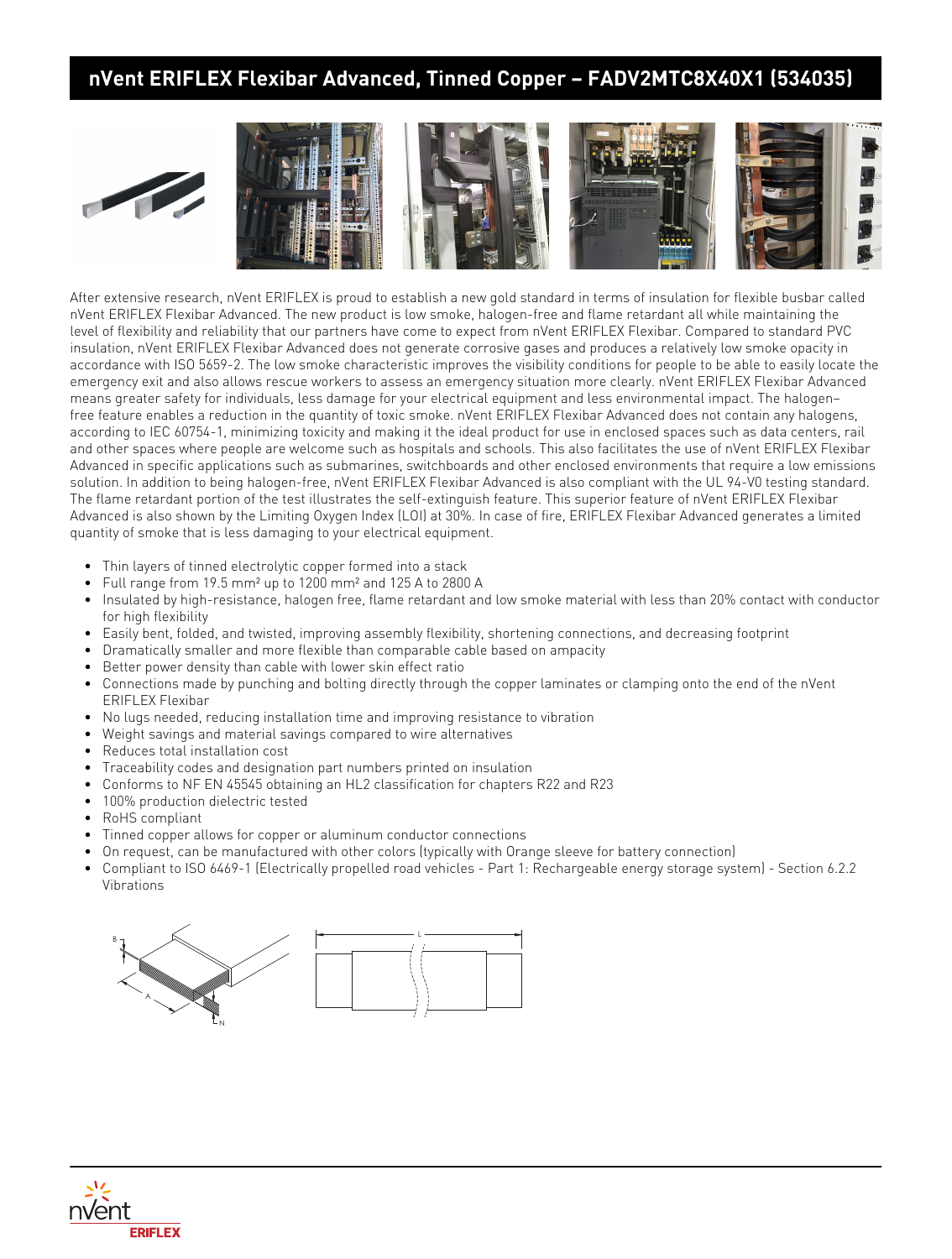

| Part Number                        | FADV2MTC8X40X1                                                                                                                                                                                                                                                                                                                              |
|------------------------------------|---------------------------------------------------------------------------------------------------------------------------------------------------------------------------------------------------------------------------------------------------------------------------------------------------------------------------------------------|
| Article Number                     | 534035                                                                                                                                                                                                                                                                                                                                      |
| Typical Application Current Rating | 1 000 A                                                                                                                                                                                                                                                                                                                                     |
| Length (L)                         | 2 000 mm                                                                                                                                                                                                                                                                                                                                    |
| Finish                             | Tinned                                                                                                                                                                                                                                                                                                                                      |
| Material                           | Copper<br>Thermoplastic Elastomer                                                                                                                                                                                                                                                                                                           |
| Dielectric Strength                | 20 kV/mm                                                                                                                                                                                                                                                                                                                                    |
| Flammability Rating                | UL® 94V-0                                                                                                                                                                                                                                                                                                                                   |
| Halogen Free Rating                | <b>UL® 2885</b><br>IEC® 60754-1<br>IEC® 62821-1                                                                                                                                                                                                                                                                                             |
| Low Smoke Rating                   | IEC® 61034-2<br>ISO 5659-2<br>UL® 2885                                                                                                                                                                                                                                                                                                      |
| Smoke, Toxicity and Acidity Rating | IEC <sup>®</sup> 60754-2                                                                                                                                                                                                                                                                                                                    |
| UV Resistance Rating               | <b>UL® 854</b><br>UL® 2556                                                                                                                                                                                                                                                                                                                  |
| Insulation Elongation              | 500 %                                                                                                                                                                                                                                                                                                                                       |
| Insulation Thickness               | $1,8$ mm                                                                                                                                                                                                                                                                                                                                    |
| Max Working Voltage, EN 50264-3-1  | 6 000 VAC/DC                                                                                                                                                                                                                                                                                                                                |
| Max Working Voltage, UL/CSA/IEC    | 1 000 VAC<br>1 500 VDC                                                                                                                                                                                                                                                                                                                      |
| Working Temperature                | -50 to 115 °C                                                                                                                                                                                                                                                                                                                               |
| <b>Certification Details</b>       | <b>UL® 67</b><br><b>UL® 758</b>                                                                                                                                                                                                                                                                                                             |
| Complies With                      | IEC® 60695-2-11 (Glow Wire Test 960 °C)<br>IEC® 61439.1<br>IEC® 61439.1 Class II                                                                                                                                                                                                                                                            |
| <b>ΔT 40 K</b>                     | 930 A                                                                                                                                                                                                                                                                                                                                       |
| ΔT 50 K                            | 1040 A                                                                                                                                                                                                                                                                                                                                      |
| ΔT 60 K                            | 1 140 A                                                                                                                                                                                                                                                                                                                                     |
| Conducting Layers (N)              | 8                                                                                                                                                                                                                                                                                                                                           |
| Α                                  | 40 mm                                                                                                                                                                                                                                                                                                                                       |
| $\mathsf B$                        | 1mm                                                                                                                                                                                                                                                                                                                                         |
| <b>Cross Section</b>               | $320$ mm <sup>2</sup>                                                                                                                                                                                                                                                                                                                       |
| 2 Bar Current Coefficient          | 1,72                                                                                                                                                                                                                                                                                                                                        |
| 3 Bar Current Coefficient          | 2,25                                                                                                                                                                                                                                                                                                                                        |
| Unit Weight                        | 6,33 kg                                                                                                                                                                                                                                                                                                                                     |
| Certifications                     | ABS FLEXIBAR<br>Bureau Veritas 02859 BV<br>CE, ERIFLEX FLEXADV<br>CSA 70173298<br>CSA 90005<br>cURus<br>EAC 0254922 (Russian Federation)<br>EN 45545-2 IBS/IBSB Advanced<br>IEC 60695-2-12 CC11418 FADV<br>IEC 61439-1 Class II FLEXIBAR_ADV<br>IEC 61439-1 FLEXIBAR_ADV<br>ISO 5659-2 CC11518_FADV<br>RoHS<br>UL<br>UL (IEC) AVLV2.E316390 |